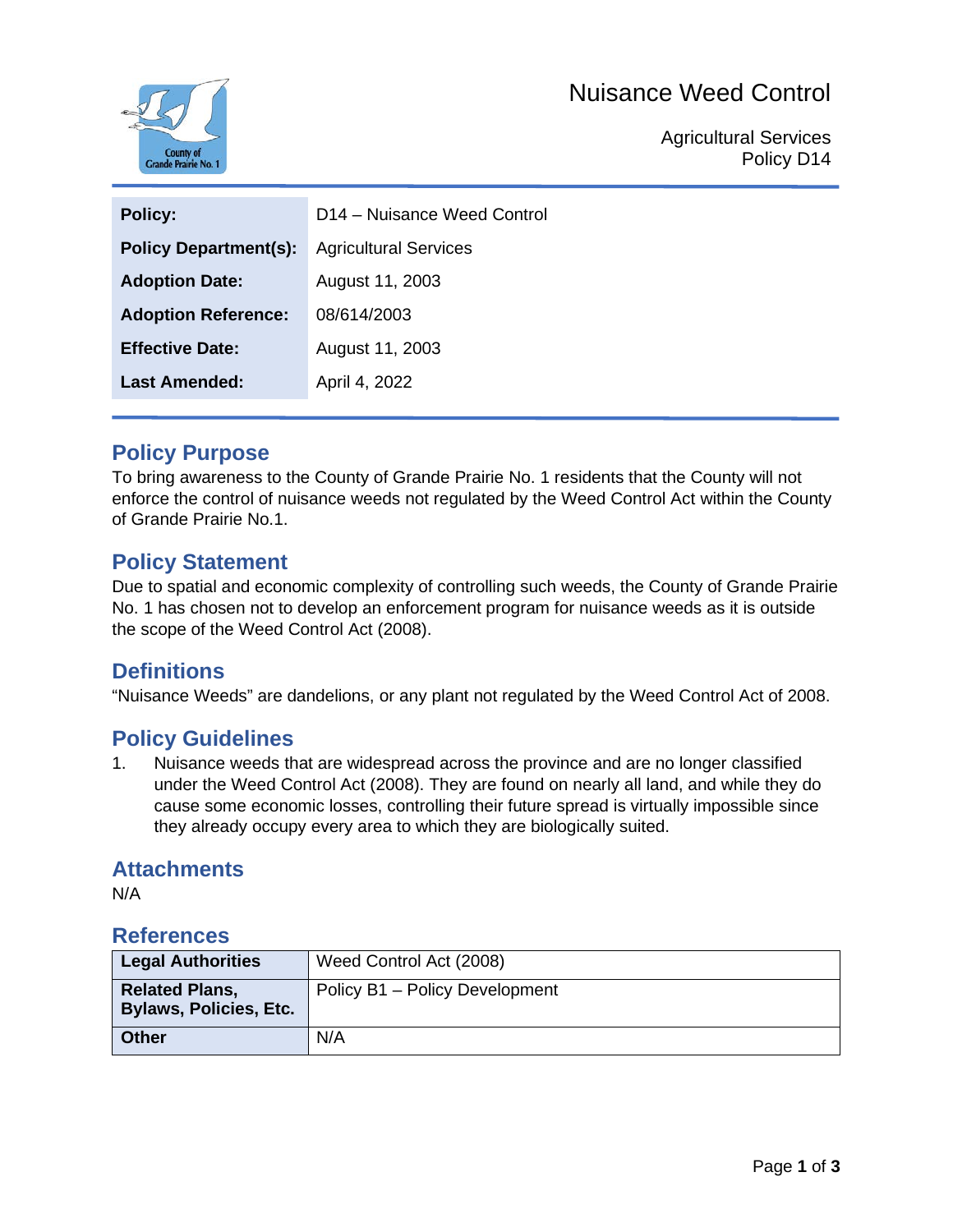



Agricultural Services Policy D14

# **Revision History**

| <b>Review Date</b> | <b>Description</b>                       |
|--------------------|------------------------------------------|
| April 4, 2022      | Reviewed and Amended CM20220404.013      |
| September 13, 2016 | Reviewed and Amended (CAO Approval Form) |
| April 2, 2012      | Reviewed and Amended 04-297-12           |
| August 11, 2003    | Adoption Date CM08/614/2003              |